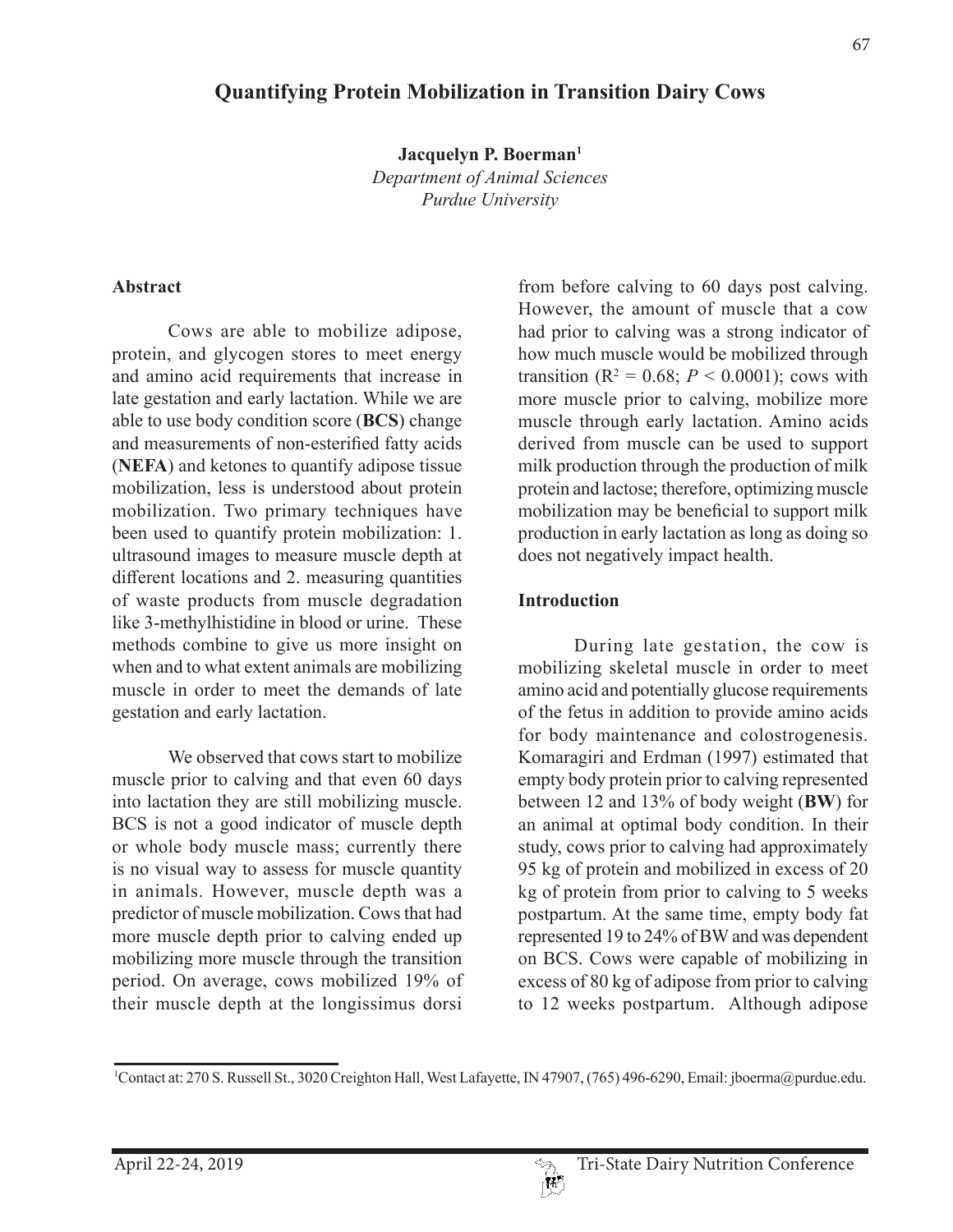tissue mobilization represents a considerably larger pool, protein mobilization from primarily skeletal muscle represents a considerable pool of amino acids for the transition dairy cow to utilize. Understanding the extent and implications of protein mobilization around parturition will allow us to develop feeding strategies to optimize tissue mobilization in order to maintain both health and production.

### **Amino Acids Mobilized from Skeletal Muscle**

Skeletal muscle that is mobilized prior to parturition can be used for a number of outcomes, including milk protein synthesis, direct oxidation, or gluconeogenesis (Kuhla et al., 2011). Because of the mismatch between amino acids in milk and amino acids in muscle, as well as preferential use of specific amino acids for gluconeogenesis, there may be an imbalance of amino acids in circulation. Alanine and glutamine are the amino acids used in the greatest quantity for gluconeogenesis in the dairy cow (Drackley et al., 2001). Moreover, compared to milk, skeletal muscle is lower in branch chain amino acids; therefore, skeletal muscle may be mobilized in excess in order to meet the amino acid requirements for milk protein synthesis in early lactation. Evidence of an imbalance in plasma amino acid profile in early lactation is observed by a decrease in essential amino acids in plasma and an increase in non-essential amino acids in plasma around parturition (Kuhla et al., 2011).

Individual amino acids have shown to impact feed intake and impact insulin signaling. In early lactation, dairy cattle tissues that is insulin sensitive are more insulin resistant and there are relatively low levels of circulating insulin (De Koster and Opsomer, 2013). However, leucine has been shown to increase insulin secretion in laboratory animals and

increase α-amylase production by the pancreas in dairy cattle (Liu et al., 2015; Sadri et al., 2017), showing that individual amino acids likely have an impact on feed regulation and also tissue mobilization due to their effects on insulin. While it is not clearly defined, it is reasonable to believe that amino acids, indirectly through their conversion to ketones and glucose or directly through amino acid signaling, impact feed intake.

## **Ultrasound Imaging to Quantify Tissue Mobilization**

Tissue mobilization during the transition period traditionally equates to mobilization of adipose tissue. Both commercial farms and research trials routinely measure NEFA and b-hydroxybutyrate (**BHBA**) as indicators of how much adipose tissue is being mobilized. Additionally, change in BCS has been used a proxy for subcutaneous adipose tissue mobilization with recommendations to minimize the extent of body condition loss through calving (Garnsworthy, 2006; Roche et al., 2009). It is well established that excess NEFA leads to accumulation of adipose in the liver and reduces the capacity of the liver to synthesize glucose (Drackley, 1999). However, less is known about the extent and implications of muscle mobilization during the transition period.

Researchers are using ultrasound scans of the longissimus dorsi muscle and back fat thickness to quantify muscle depth and back fat thickness prior to calving through peak lactation (van der Drift et al., 2012; Boerman, unpublished). van der Drift (2012) found that even at the same BCS, cows had differences in muscle depth and back fat thickness and speculated that maybe more important was the ratio of fat to muscle to determine which tissue would be mobilized. In research conducted in our lab, ultrasound images were taken from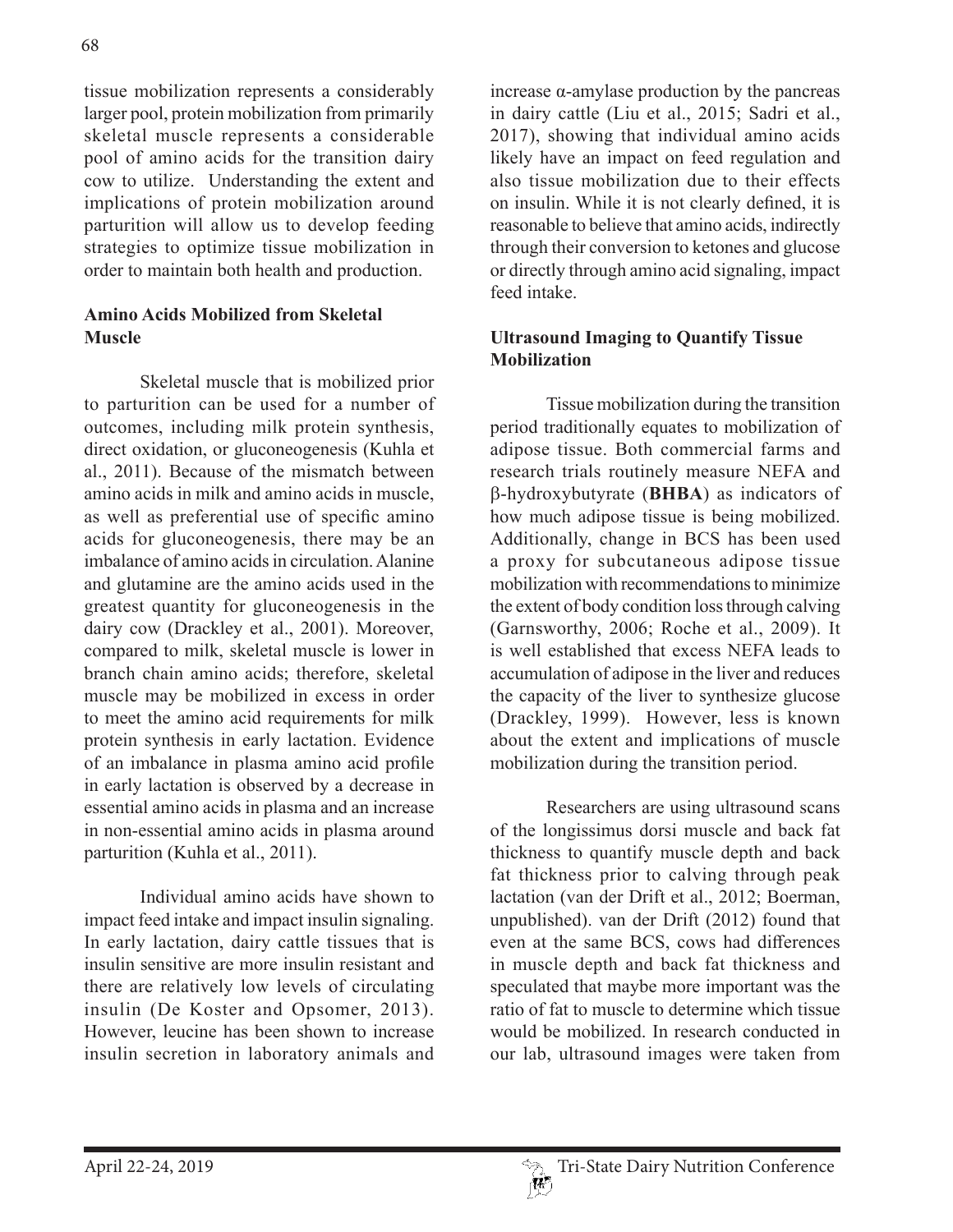at 7 time points from 35 days before expected calving to 60 DIM. We observed that cows started mobilizing muscle and adipose prior to calving and that 60 DIM represented the smallest quantity of both muscle depth and back fat thickness. At approximately 21 days prior to calving, the muscle depth of cows averaged 4.5 cm, with a range of 2 to 6.5 cm. By 60 DIM, average muscle depth was 3.4 cm with a range of 1.9 to 4.7 cm. Muscle depth was not related to BCS and therefore, cannot be predicted by visual observation of the cow.

Cows with the most muscle depth prior to calving mobilized the most muscle when calculating muscle depth mobilization from 21 days prior to expected calving to 60 DIM ( $R^2$  = 0.68; *P* < 0.0001; Figure 1). On average, cows mobilized 19% of their muscle depth from before calving to 60 days of lactation; however, some cows actually gained muscle depth during early lactation, whereas other cows mobilized nearly 50% of their muscle depth. There is considerable variation in protein mobilization among cows, and the extent of mobilization appears to be related to the amount of muscle depth.

Back fat thickness depth has previously been used to estimate total amount of subcutaneous fat. Although, we know that livestock do not uniformly deposit subcutaneous fat uniformly, Schroder and Staufenbiel (2006) estimated that 1 mm of back fat thickness equates to approximately 5 kg of adipose tissue. Cows with more back fat prior to calving mobilized more back fat (from 21 days prior to expected calving to 60 DIM;  $R^2 = 0.86$ ;  $P <$ 0.0001; Figure 2). Interestingly, animals were all fed the same diet during late lactation and the dry period that met or exceeded both protein and energy requirements; however, there was not a strong relationship between muscle depth and back fat thickness (Figure 3). Together, these data show that cows mobilize the tissue that they

have excess of and that there is little relationship between muscle depth and back fat thickness.

## **Metabolites that Predict Muscle Mobilization**

Creatinine and 3-methylhistidine can be used to determine proteolysis around parturition. Creatinine is a waste product produced by muscle at a relatively constant rate and can be used as an indicator of total muscle mass. 3-methylhistidine is used to estimate protein mobilization because it is a product of actin and myosin degradation and is not used for protein synthesis (Chibisa et al., 2008). Concentrations of 3-methylhistidine are excreted at a rate relative to muscle breakdown. At times when muscle catabolism exceeds anabolism, increases in 3-methylhistidine are observed. When analyzing for 3-methylhistidine, it is important to be able to separate out 1-methylhistidine from 3-methylhistidine (Houweling et al., 2012). The former may be difficult to separate out from 3-methylhistidine, but it is not thought to be related to protein mobilization. Being unable to separate out methylhistidine products would result in elevated and inaccurate numbers for 3-methyl histidine and would not accurately represent protein mobilization.

In order to correct for differences in muscle mass between cows and between stage of gestation or lactation, using the ratio of 3-methylhistidine to creatinine allows the comparison of protein mobilization per amount of muscle mass. Muscle mobilization measured as 3-methylhistidine and the ratio of 3-methylhistidine:creatinine were both elevated in the first 2 weeks prior to calving compared to 4 weeks prior to calving and 7 weeks post calving (Pires et al., 2013). Work done in our laboratory observed that cows have elevated 3-methylhistidine concentrations in the week prior to calving and continue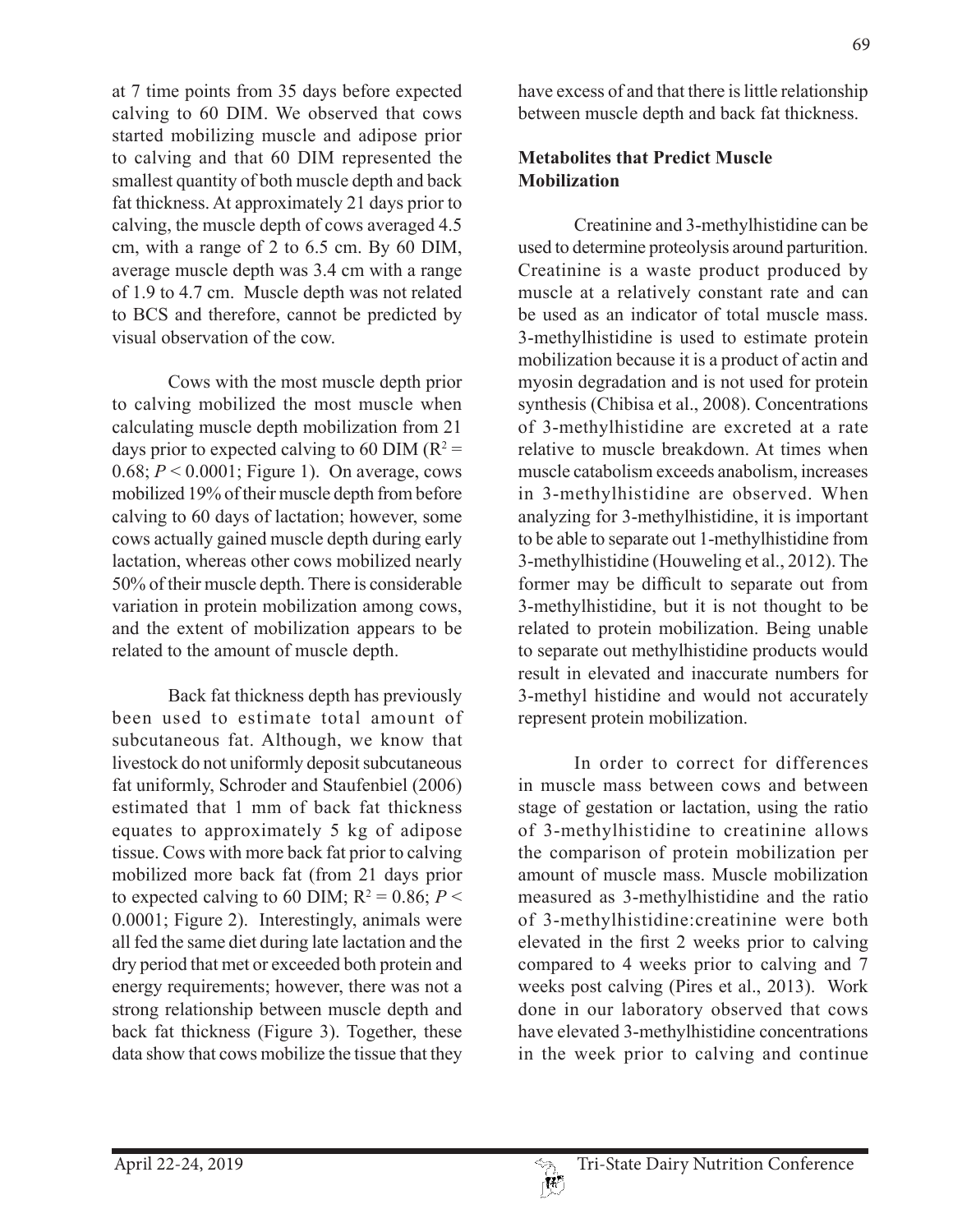to have elevated 3-methylhistidine and 3-methylhistidine:creatinine concentrations in the 3 weeks post calving relative to day of parturition. Indicating that mobilization of protein occurs prior to calving and continues for at least 3 weeks post calving.

## **What are the Implications for Mobilized Tissue?**

While most cows mobilize more adipose tissue to meet energy requirements around calving, previous research and preliminary data from our lab shows that muscle is mobilized in large and varying quantities. Unlike adipose tissue that can accumulate in the liver, reduce gluconeogenesis, and reduce feed intake, less is known about the potential negative health effects of mobilizing large amounts of muscle. In order to maintain structural soundness, animals will have to maintain a certain amount of skeletal muscle. Although, it is energetically expensive to mobilize and then re-accrete tissue (NRC, 2001), utilizing muscle as an energy source in early lactation is an adaptation to the onset of lactation. Studies have shown that animals that lose more weight in early lactation have reduced reproductive performance (Buckley et al., 2003; Zachut and Moallem, 2017. However, these studies did not try to quantify weight loss as either muscle or adipose. Comparing high weight loss and low weight loss groups of cows, cows that mobilized more body tissue resulted in more days open and lower conception rates (Zachut and Moallem, 2017). More mechanistic approaches are being used to determine if there are relationships between fertility and the gene expression of enzymes related to the conversion of amino acids to glucose (Moran et al., 2016). Data suggest that cows with lower fertility began using body reserves for glucose production earlier than cows with higher fertility, potentially indicating that cows that mobilize more muscle will have reduced fertility. Before

making recommendations to try to increase muscle mobilization, we need to have a better understanding of the potential negative impacts on reproduction.

## **Conclusions**

Protein is mobilized from dairy cows prior to parturition to meet fetal amino acid requirements and for milk protein synthesis during colostrogenesis. Post-calving, protein continues to be mobilized for milk protein synthesis and for the production of ketones and glucose. While less is known about skeletal muscle mobilization than adipose tissue mobilization, ultrasound imaging and measuring proteolysis products (i.e., 3-methylhistidine) provides an indication of the extent and timing of protein mobilization. Preliminary work done in our lab indicates that there is a strong relationship between the amount of muscle and the extent that an animal will mobilize muscle. Similarly, there is also a strong relationship between the amount of back fat and the extent of back fat that will be mobilized through late gestation and early lactation. There is not a strong relationship between muscle depth and back fat thickness, indicating that cows mobilize the tissue that they have in excess. Although there are energetic considerations for muscle accretion, there may also be benefits to mobilizing muscle to meet glucose demands in early lactation rather than relying on adipose tissue mobilization. Certainly more work to better understand mechanisms that regulate tissue mobilization, as well as understanding of nutritional strategies that will influence muscle mobilization, are needed.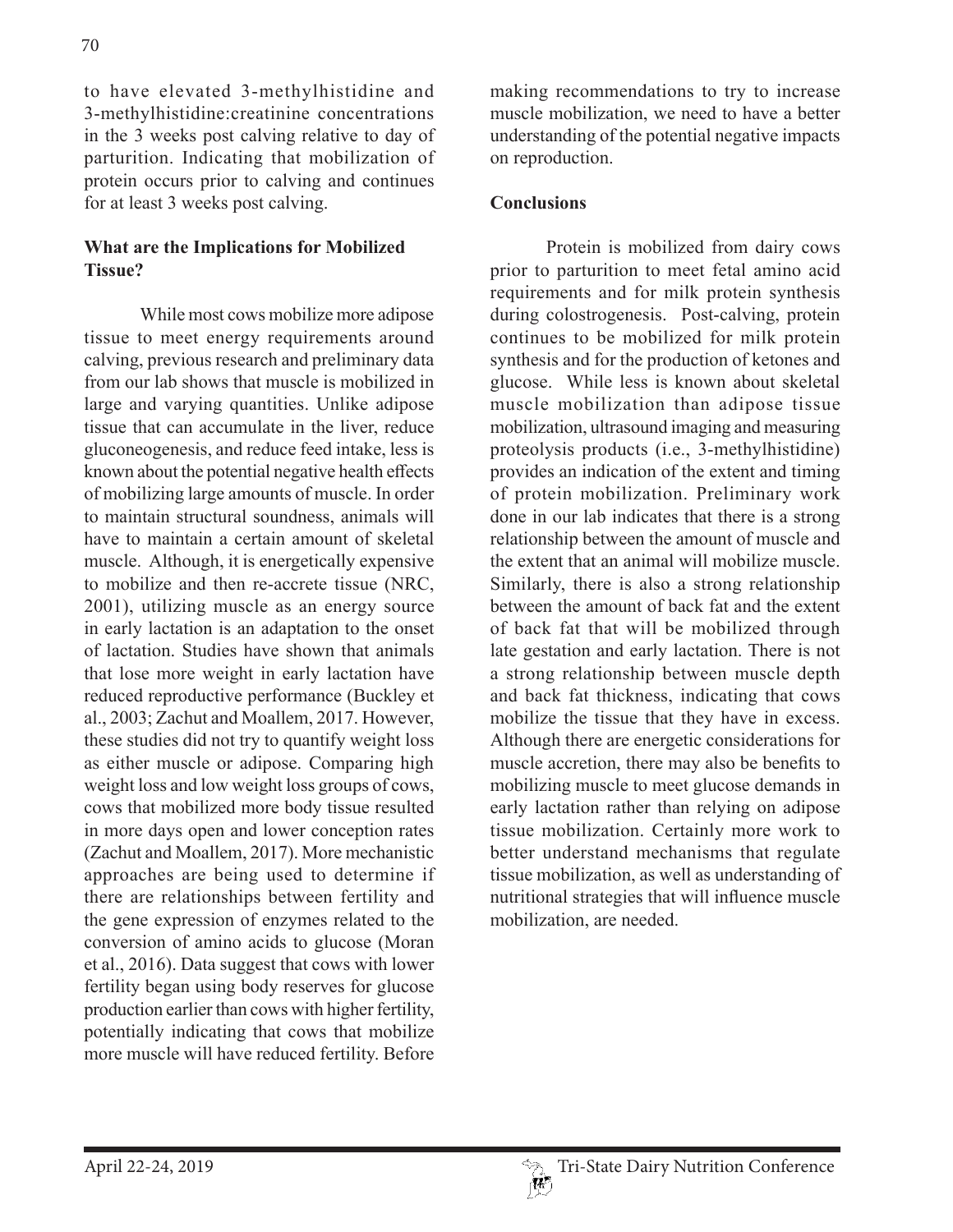## **References**

Buckley, F., K. O'Sullivan, J.F. Mee, R.D. Evans, and P. Dillon. 2003. Relationships among milk yield, body condition, cow weight, and reproduction in spring-calved Holstein-Friesians. J. Dairy Sci. 86:2308–2319.

Chibisa, G.E., G.N. Gozho, A.G. Van Kessel, A.A. Olkowski, and T. Mutsvangwa. 2008. Effects of peripartum propylene glycol supplementation on nitrogen metabolism, body composition, and gene expression for the major protein degradation pathways in skeletal muscle in dairy cows. J. Dairy Sci. 91:3512–3527.

DeKoster, J.D., and G. Opsomer. 2013. Insulin resistance in dairy cows. Vet. Clin. Food Anim. 29:299-322.

Drackley, J.K. 1999. Biology of dairy cows during the transition period: The final frontier? J. Dairy Sci. 82:2259–2273.

Drackley, J.K., T.R. Overton, and G.N. Douglas. 2001. Adaptations of glucose and long-chain fatty acid metabolism in liver of dairy cows during the periparturient period. J. Dairy Sci.  $84: E100 - E112.$ 

Garnsworthy, P.C. 2006. Body condition score in dairy cows: Targets for production and fertility. Pages 61–86 in Recent Advances in Animal Nutrition. P. C. Garnsworthy and J. Wiseman, ed. Nottingham University Press, Nottingham, UK.

Houweling, M., S.G.A. van der Drift, R. Jorritsma, and A.G.M. Tielens. 2012. Technical note: Quanitification of plasma 1- and 3 methylhistidine in dairy cows by highperformance liquid chromatography-tandem mass spectrometry. J. Dairy Sci. 95:3125-3130.

Komaragiri, M.V.S. and R.A. Erdman. 1997. Factors affecting body tissue mobilization in early lactation dairy cows. 1. Effect of dietary protein on mobilization of body fat and protein. J. Dairy Sci. 80:929-937.

Kuhla, B., G. Nurnberg, D. Albrecht, S. Gors, H.M. Hammond, and C.C. Metges. 2011. Involvement of skeletal muscle protein, glycogen, and fat metabolism in the adaptation on early lactation of dairy cows. J. Proteome Res. 10:4252-4262.

Liu, K., Y. Liu, S.M. Liu, M. Xu, Z.P. Yu, X. Wang, Y.C. Cao, and J.H. Yao. 2015. Relationships between leucine and the pancreatic exocrine function for improving starch digestibility in ruminants. J. Dairy Sci. 98:2576-2582.

Moran, B.S.B. Cummins, C.J. Creevey, and S.T. Butler. 2016. Transcriptomics of liver and muscle in Holstein cows genetically divergent for fertility highlight differences in nutrient partitioning and inflammation processes. BMC Genomics 17:603.

NRC. 2001. Energy. Pages 13–27 in Nutrient Requirements of Dairy Cattle. 7th rev. ed. Natl. Acad. Sci., Washington, DC.

Pires, J.A.A., C. Delavaud, Y. Faulconnier, D. Pomies, and Y. Chilliard. 2013. Effects of body condition score at calving on indicators of fat and protein mobilization of periparturient Holstein-Friesian cows. J. Dairy Sci. 96:6423-6439.

Roche, J.R., N.C. Friggens, J.K. Kay, M.W. Fisher, and K.J. Stafford, and D.P. Berry. 2009. Invited review: body condition score and its association with dairy cow productivity, health, and welfare. J. Dairy Sci. 92:5769-5801.

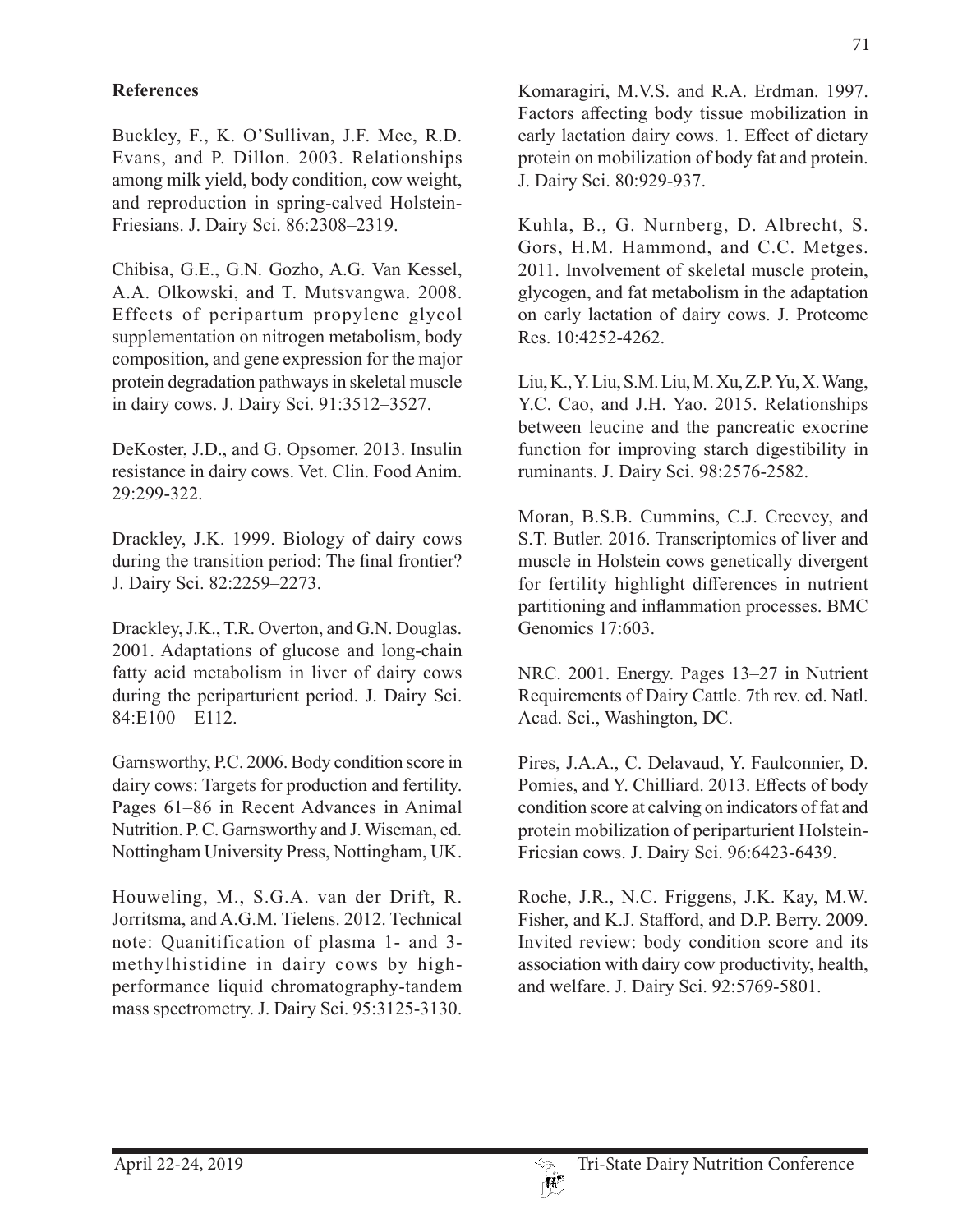Sadri, H., D. von Soosten, U. Meyer, J. Kluess, S. Danicke, B. Saremi, and H. Sauerwein. 2017. Plasma amino acids and metabolic profiling of dairy cows in response to a bolus duodenal infusion of leucine. PLos ONE 12(4): e0176647.

Schroder, U.J., and R. Staufenbiel. 2006. Invited review: Methods to determine body fat reserves in the dairy cow with special regard to ultrasonographic measurement of backfat thickness. J. Dairy Sci. 89:1-14.

van der Drift, S.G.A. 2012. Fat and protein mobilization in early-lactation in dairy cows. International symposium "Nutritional management in early lactation" Wageningen, the Netherlands – 25 October 2012.

van der Drift, S.G.A., M Houweline, J.T. Schonewille, A.G.M. Tielens, and R. Jorritsma. 2012. Protein and fat mobilization and associations with serum β-hydroxybutyrate concentrations in dairy cows. J. Dairy Sci. 95:4911-4920.

Zachut, M., and U. Moallem. 2017. Consistent magnitude of postpartum weight loss within cows across lactations and the relation to reproductive performance. J. Dairy Sci. 100:3143-3154.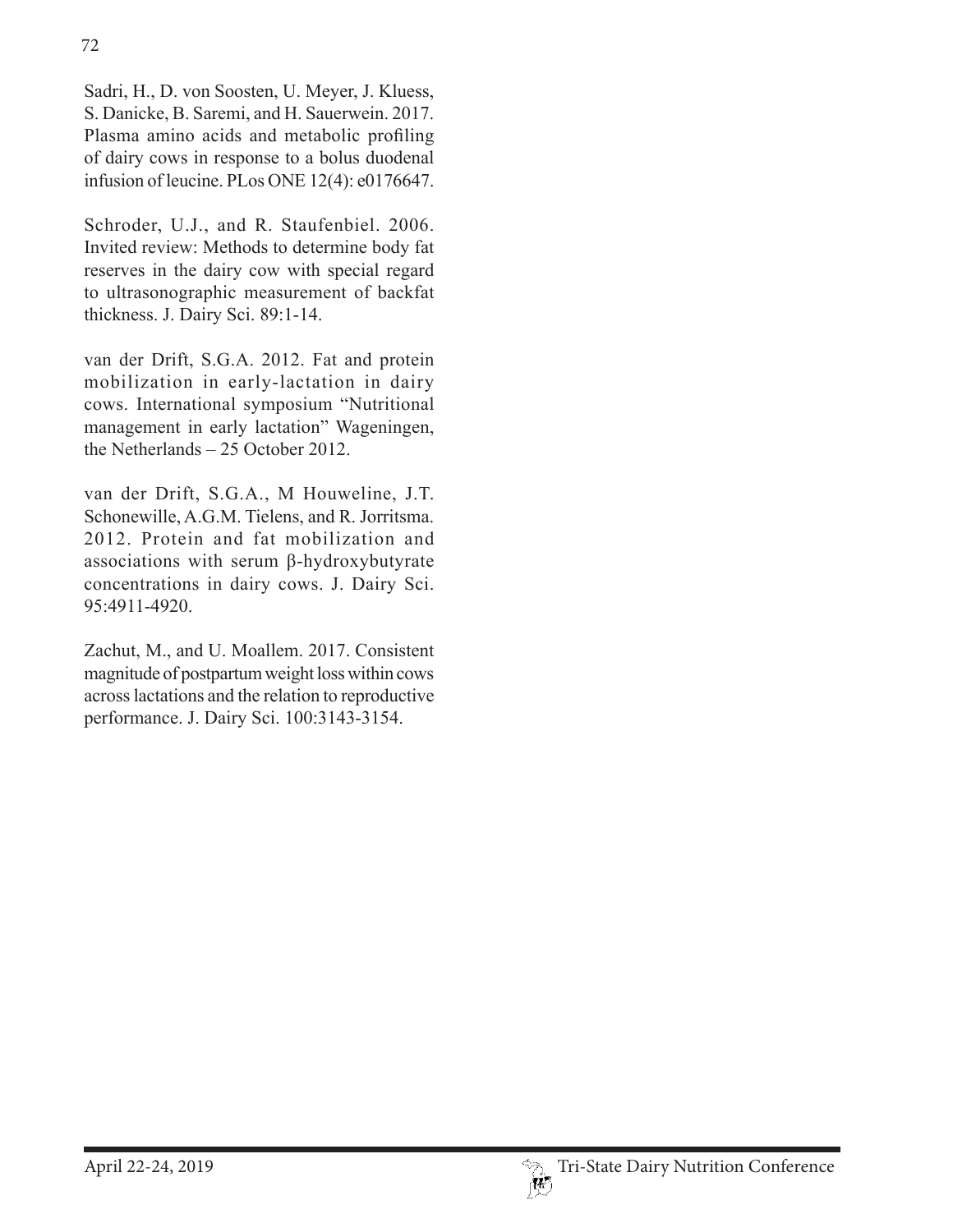

**Figure 1.** Muscle depth measured at the longismuss dorsi muscle at 21 days before expected calving by muscle mobilization measured from 21 days before expected calving (BEC) to 60 DIM. If values on the y axis are positive, it indicates that cows mobilized muscle from 21 d before expected calving to 60 days in milk.



**Figure 2.** Back fat thickness measured above the longismuss dorsi muscle at 21 days before expected calving (BEC) by back fat mobilization measured from 21 days before expected calving to 60 DIM. If values on the y axis are positive, it indicates that cows mobilized back fat from 21 days before expected calving to 60 days in milk.